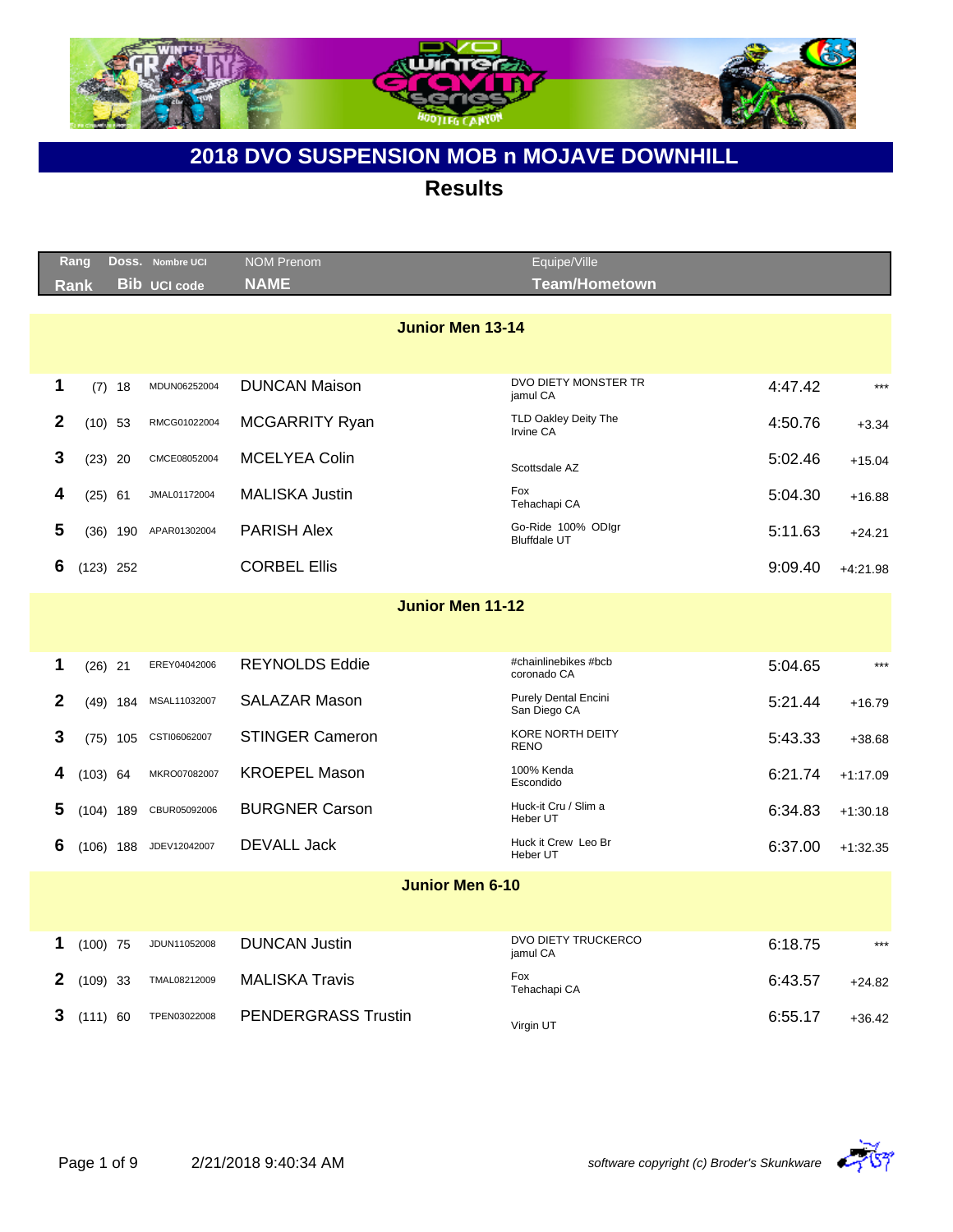|                           | Rang       |            | Doss. Nombre UCI       | <b>NOM Prenom</b>        | Equipe/Ville                                 |         |            |
|---------------------------|------------|------------|------------------------|--------------------------|----------------------------------------------|---------|------------|
|                           | Rank       |            | <b>Bib UCI code</b>    | <b>NAME</b>              | <b>Team/Hometown</b>                         |         |            |
| <b>Junior Women 11-14</b> |            |            |                        |                          |                                              |         |            |
|                           |            |            |                        |                          |                                              |         |            |
| 1                         |            | (94) 50    | THEA08232007           | <b>HEAP Teagan</b>       | All Mountain Cyclery<br>Las Vegas NV         | 6:07.99 |            |
|                           |            |            |                        | <b>Cat 3 Women 15-29</b> |                                              |         |            |
|                           |            |            |                        |                          |                                              |         |            |
| 1                         |            |            | (122) 181 ZSTE02122002 | <b>STEELE Zoe</b>        | Go-Ride<br>Sandy UT                          | 9:02.14 |            |
|                           |            |            |                        | <b>Cat 2 Women 15-29</b> |                                              |         |            |
|                           |            |            |                        |                          |                                              |         |            |
| 1                         |            |            | (107) 124 DLAM05101989 | <b>LAMELIN Dominique</b> | Trucker Co.<br>Menifee                       | 6:39.40 | $***$      |
| 2                         |            |            | (119) 125 RGAL01061993 | <b>GALVAN Roxanne</b>    | Lomita                                       | 7:57.08 | $+1:17.68$ |
|                           |            |            |                        | <b>Cat 3 Men 15-18</b>   |                                              |         |            |
|                           |            |            |                        |                          |                                              |         |            |
| 1                         |            | $(29)$ 135 | KORO04172003           | <b>OROURKE Kaleb</b>     | TRP UNDER WRAPS<br><b>HENDERSON</b>          | 5:07.11 | $***$      |
| $\mathbf{2}$              |            | $(37)$ 17  | LUHL06282002           | <b>UHLRICH Luke</b>      | All Mountain Cyclery<br>Las Vegas NV         | 5:11.76 | $+4.65$    |
| 3                         |            | $(48)$ 19  | ABUR08222002           | <b>BURTON Alec</b>       | <b>Bear Valley Bikes</b><br>Big Bear lake CA | 5:21.27 | $+14.16$   |
| 4                         |            | $(51)$ 182 | WTHO07142003           | <b>THOMPSON Wyatt</b>    | mtbwithkids.com<br>Salt Lake City UT         | 5:23.63 | $+16.52$   |
| 5                         |            | $(84)$ 12  | EJOH09282003           | <b>JOHANSSON Ezra</b>    | Murrieta CA                                  | 5:53.47 | $+46.36$   |
| 6                         | $(101)$ 40 |            | ZHUT12052003           | <b>HUTT Zachary</b>      | Phoenix NV                                   | 6:19.06 | $+1:11.95$ |
| 7                         | $(105)$ 22 |            | JURE08062002           | <b>URELLO Justin</b>     | Las Vegas NV                                 | 6:35.80 | $+1:28.69$ |
|                           |            |            |                        | <b>Cat 3 Men 19-29</b>   |                                              |         |            |
|                           |            |            |                        |                          |                                              |         |            |
| 1                         |            | $(92)$ 24  | TDEM11201998           | <b>DEMARA Tanner</b>     | Grand Junction CO                            | 6:05.71 |            |

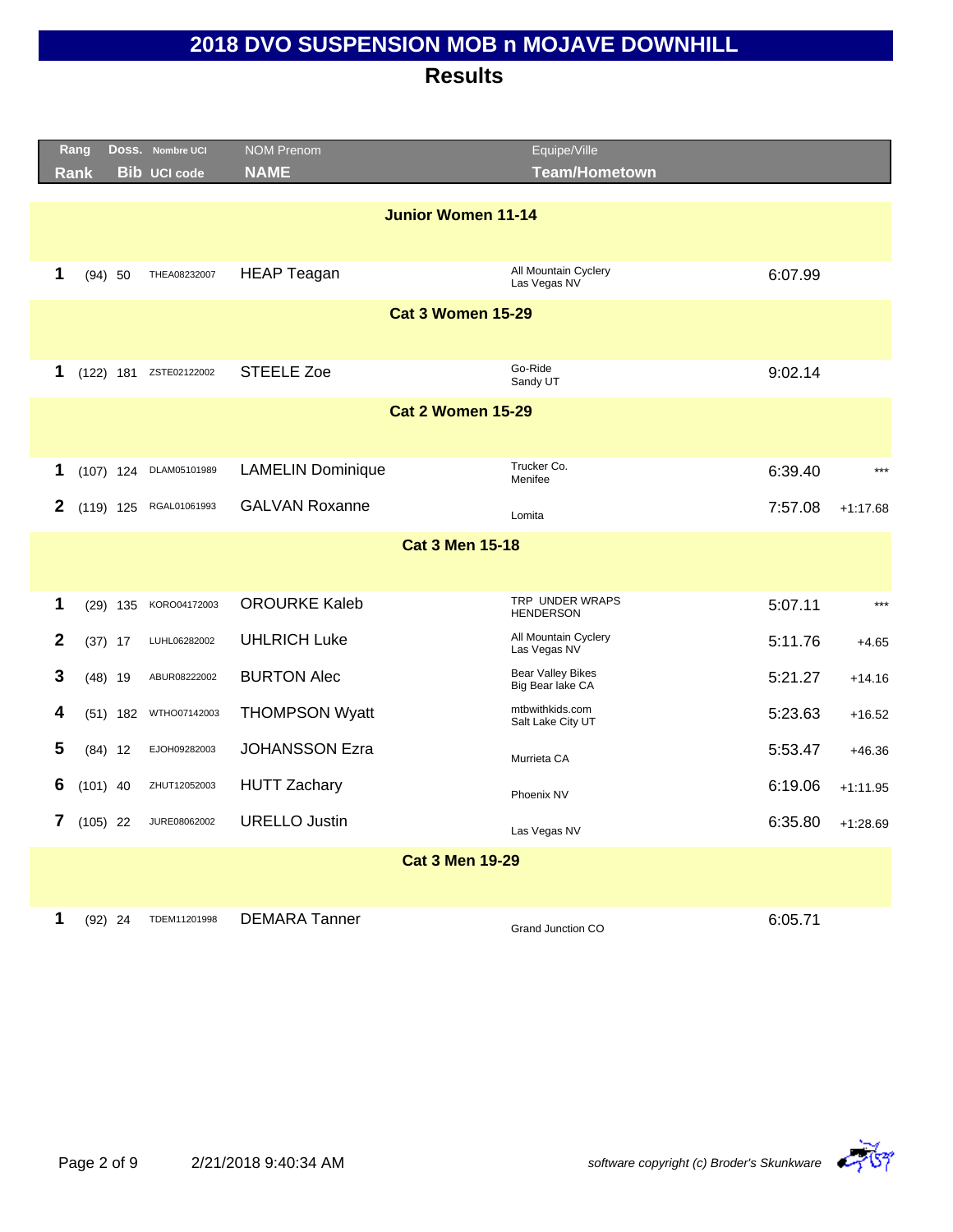|              | Rang        |            | DOSS. Nombre UCI    | <b>NOM Prenom</b>          | Equipe/Ville                             |          |            |
|--------------|-------------|------------|---------------------|----------------------------|------------------------------------------|----------|------------|
|              | <b>Rank</b> |            | <b>Bib UCI code</b> | <b>NAME</b>                | <b>Team/Hometown</b>                     |          |            |
|              |             |            |                     |                            |                                          |          |            |
|              |             |            |                     | <b>Cat 3 Men 30-39</b>     |                                          |          |            |
|              |             |            |                     |                            |                                          |          |            |
| 1            |             | $(64)$ 13  | DLAC02091982        | <b>LACROIX Dustin</b>      | track ready performa<br>murrieta CA      | 5:33.52  | $***$      |
| $\mathbf{2}$ |             | $(87)$ 127 | MZIM02101980        | <b>ZIMMER Mike</b>         | las vegas                                | 5:57.42  | $+23.90$   |
| 3            |             | $(88)$ 84  | LMAN11241984        | <b>MANALO Leann Andrei</b> | Tucson Endurance Per<br>Tucson Arizona   | 6:00.48  | $+26.96$   |
|              |             |            |                     | <b>Cat 3 Men 40+</b>       |                                          |          |            |
|              |             |            |                     |                            |                                          |          |            |
| 1            |             |            | CCAR11081974        | <b>CARLTON Chris</b>       | Sloth Racing                             |          | $***$      |
|              | (97) 8      |            |                     |                            | Caliente NV                              | 6:12.64  |            |
| 2            | $(125)$ 221 |            | CGIO07031972        | <b>GIOVANELLI Chris</b>    | <b>DVO/BOX COMPONENTS</b><br>Pasadena CA | 10:50.75 | $+4:38.11$ |
|              |             |            |                     | Cat 2/3 Men 50+            |                                          |          |            |
|              |             |            |                     |                            |                                          |          |            |
| 1            |             | $(62)$ 264 | SJON03121966        | <b>JONES Stan</b>          | Henderson nevada                         | 5:32.47  | $***$      |
| $\mathbf{2}$ |             | $(82)$ 82  | MLEA08111964        | <b>LEAVITT Michael</b>     | <b>AMC</b><br>Boulder City NV            | 5:50.34  | $+17.87$   |
| 3            |             | $(96)$ 141 | GVAR09251968        | <b>VARGAS Gabriel</b>      | <b>LOS ANGELES</b>                       | 6:12.35  | $+39.88$   |
| 4            |             | $(99)$ 193 | BBON03011957        | <b>BONDURANT Bobby</b>     | <b>Trucker Posse</b>                     | 6:17.71  | $+45.24$   |
|              |             |            |                     |                            | Big Bear City CA                         |          |            |
|              |             |            |                     | <b>Cat 2 Men 15-18</b>     |                                          |          |            |
|              |             |            |                     |                            |                                          |          |            |
| 1            | (3) 7       |            | ESMI08312001        | <b>SMITH Eli</b>           | <b>High Gear Cyclery</b><br>avon CO      | 4:39.46  | $***$      |
| 2            | $(15)$ 31   |            | CSPE02162003        | <b>SPENCER Carson</b>      | Laketown Bicycles/GT<br>Draper UT        | 4:57.28  | $+17.82$   |
| 3            |             | $(20)$ 102 | SBRO03052000        | <b>BROWN Samuel</b>        | Giro/Ergon<br>Eagle CO                   | 5:00.34  | $+20.88$   |
| 4            |             | (44) 45    | SMAG09072000        | <b>MAGNI Severin</b>       | Kore North<br>tempe AZ                   | 5:18.75  | $+39.29$   |

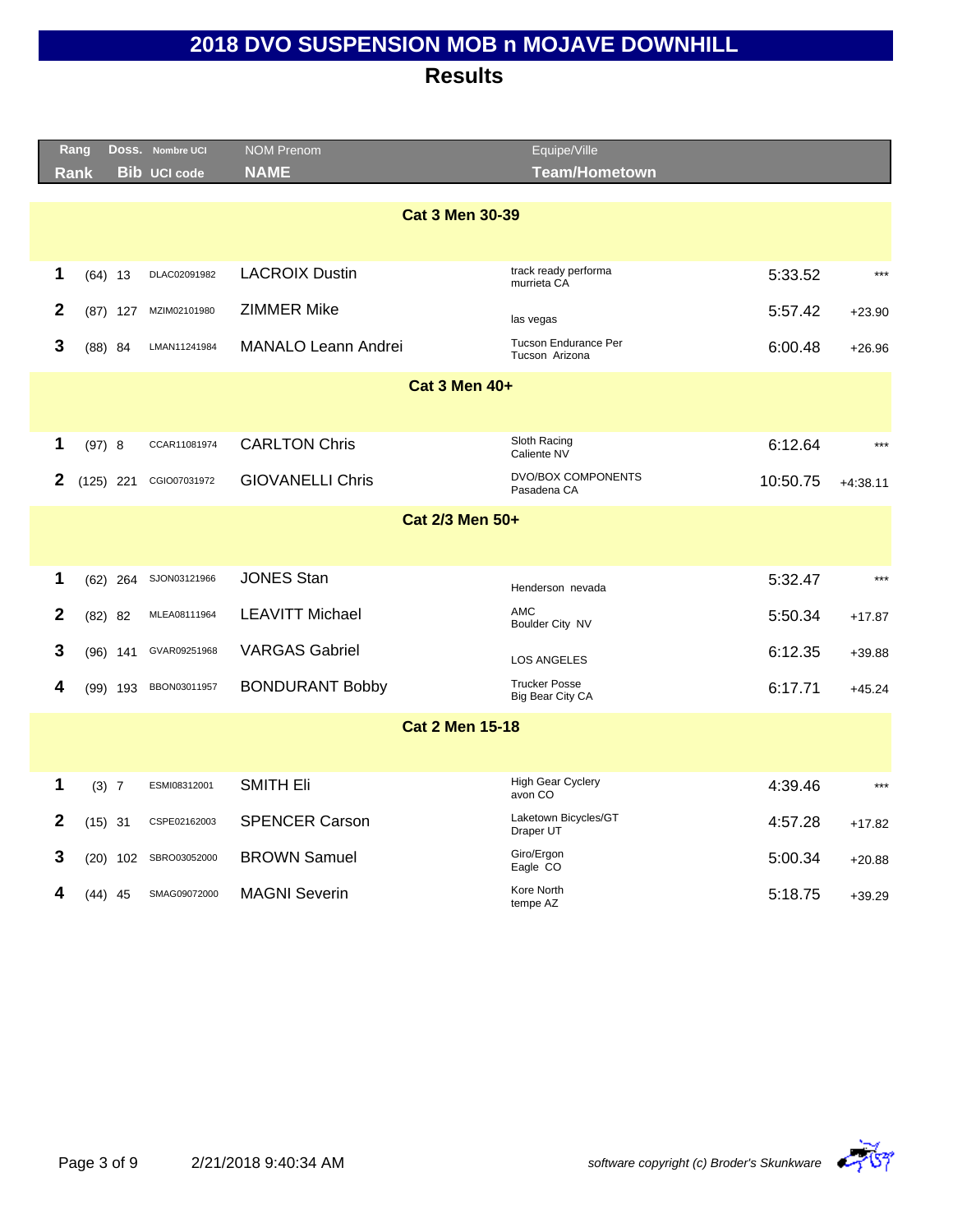**Results**

|                        | Rang       |            | Doss. Nombre UCI    | <b>NOM Prenom</b>        | Equipe/Ville                              |         |            |  |  |  |
|------------------------|------------|------------|---------------------|--------------------------|-------------------------------------------|---------|------------|--|--|--|
|                        | Rank       |            | <b>Bib UCI code</b> | <b>NAME</b>              | <b>Team/Hometown</b>                      |         |            |  |  |  |
| <b>Cat 2 Men 19-29</b> |            |            |                     |                          |                                           |         |            |  |  |  |
| 1                      | $(13)$ 58  |            | GGRA07311991        | <b>GRAHAM Garrett</b>    | Spy O'Neal Ry<br>Peoria AZ                | 4:56.35 | $***$      |  |  |  |
| 2                      | $(14)$ 76  |            | MBAR08191998        | <b>BARRETT Michael</b>   | avon CO                                   | 4:56.58 | $+0.23$    |  |  |  |
| 3                      |            | $(19)$ 130 | TMAY09141997        | <b>MAY Trenton</b>       | RoostMob<br>Las Vegas                     | 5:00.18 | $+3.83$    |  |  |  |
| 4                      | $(22)$ 46  |            | DMCK12301993        | <b>MCKINZIE Dillon</b>   | Phoenix AZ                                | 5:02.38 | $+6.03$    |  |  |  |
| 5                      | $(33)$ 11  |            | SBRO12301992        | <b>BROWN Sage</b>        | Gro-AZ<br>Tempe AZ                        | 5:09.34 | $+12.99$   |  |  |  |
| 6                      |            | $(40)$ 109 | AGOM10111994        | <b>GOMEZ Amias</b>       | Tempe                                     | 5:14.00 | $+17.65$   |  |  |  |
| 7                      | $(65)$ 42  |            | TOTT09081995        | <b>OTTIS Tazio</b>       | <b>ReBel Riders</b><br><b>Berkeley CA</b> | 5:33.77 | $+37.42$   |  |  |  |
| 8                      | $(73)$ 44  |            | NMCC11281989        | <b>MCCLANAHAN Nathan</b> | Ogden UT                                  | 5:42.69 | $+46.34$   |  |  |  |
| 9                      | $(121)$ 59 |            | MSMI06101998        | <b>SMITH Mason</b>       | Fort Collins CO                           | 8:44.47 | $+3:48.12$ |  |  |  |
|                        |            |            |                     | <b>Cat 2 Men 30-39</b>   |                                           |         |            |  |  |  |
| 1                      |            | $(28)$ 186 | JDOD06231985        | DODD Jason               | Tucson Performance E<br>Tucson AZ         | 5:05.56 | $***$      |  |  |  |
| 2                      | $(35)$ 9   |            | JEDW06281984        | <b>EDWARDS Jon</b>       | Bicycle Depot of Ari<br>FOUNTAIN HILLS AZ | 5:11.03 | $+5.47$    |  |  |  |
| 3                      | $(38)$ 14  |            | MSWI02271987        | <b>SWITZER Mike</b>      | Guerrilla Gravity<br><b>GOLDEN CO</b>     | 5:13.59 | $+8.03$    |  |  |  |
| 4                      |            | $(42)$ 120 | ASCH02201984        | <b>SCHOENFELD Alex</b>   | aCOS Gravity<br>Taos New Mexico           | 5:17.85 | $+12.29$   |  |  |  |
| 5                      |            | $(53)$ 111 | TLAN08211988        | <b>LANG Tyler</b>        | Lomita                                    | 5:24.17 | $+18.61$   |  |  |  |
| 6                      |            | $(57)$ 126 | FVAL11121982        | <b>VALLE Francisco</b>   |                                           | 5:30.14 | $+24.58$   |  |  |  |
| 7                      | $(78)$ 35  |            | JZAR07061986        | ZARATE Jonathan          | Wilmington CA                             | 5:44.94 | $+39.38$   |  |  |  |
| 8                      | $(124)$ 54 |            | NMAN11301980        | <b>MANOUSAKIS Nikos</b>  | stronger human - urb<br>phoenix AZ        | 9:11.02 | $+4:05.46$ |  |  |  |
|                        |            |            |                     |                          |                                           |         |            |  |  |  |



Equiper Anti-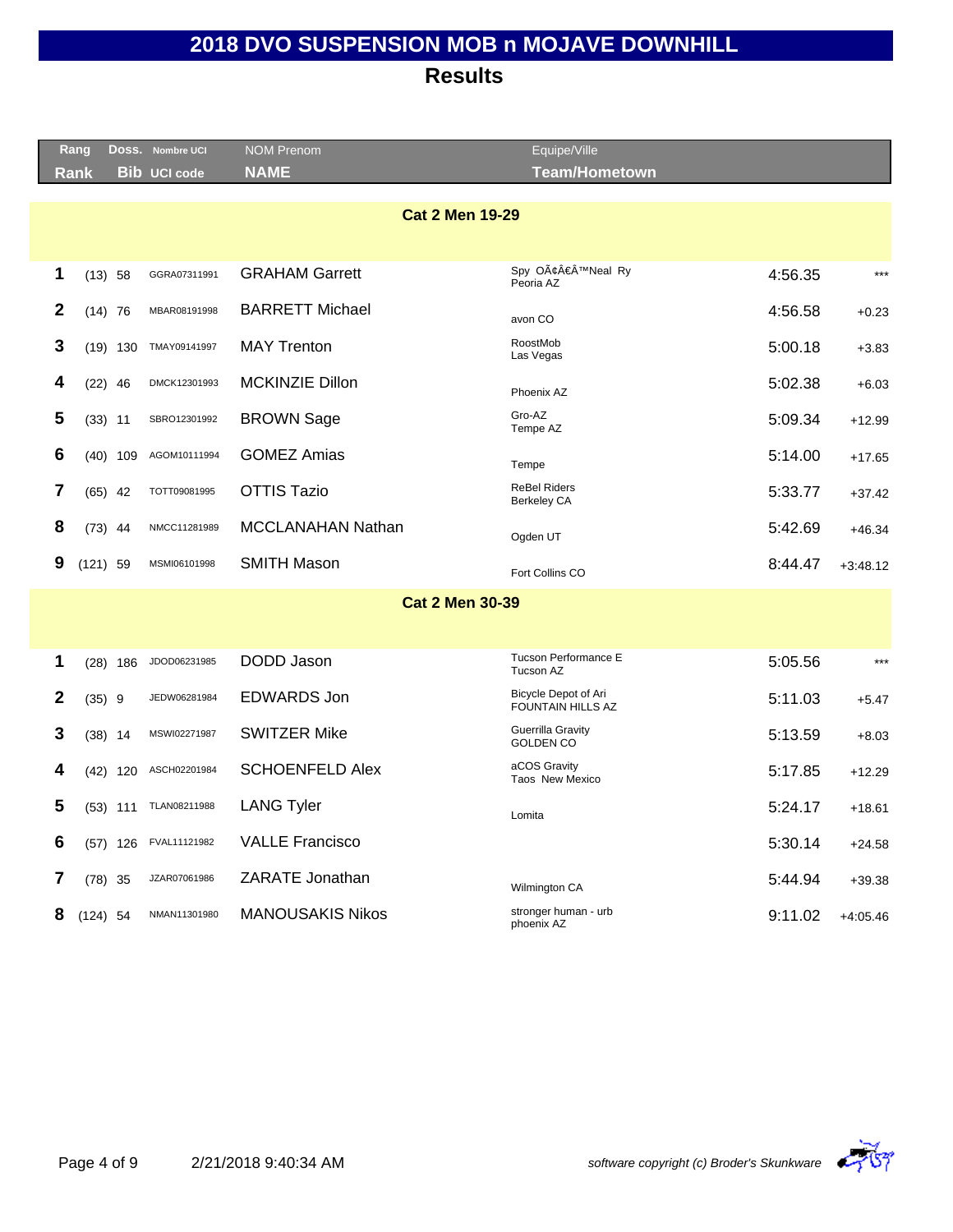#### **Results**

|    | Rang        |            | DOSS. Nombre UCI      | <b>NOM Prenom</b>        | Equipe/Ville                               |         |            |  |  |  |  |
|----|-------------|------------|-----------------------|--------------------------|--------------------------------------------|---------|------------|--|--|--|--|
|    | <b>Rank</b> |            | <b>Bib UCI code</b>   | <b>NAME</b>              | <b>Team/Hometown</b>                       |         |            |  |  |  |  |
|    |             |            |                       |                          |                                            |         |            |  |  |  |  |
|    |             |            |                       | <b>Cat 2 Men 40+</b>     |                                            |         |            |  |  |  |  |
|    |             |            |                       |                          |                                            |         |            |  |  |  |  |
| 1  |             | $(45)$ 113 | IGON12111976          | <b>GONZALEZ Isaac</b>    | dvo.revgrips.tea<br>hollywood c a          | 5:19.13 | $***$      |  |  |  |  |
| 2  | $(50)$ 74   |            | DHAM10291976          | <b>HAMMOND David</b>     | Boise ID                                   | 5:22.00 | $+2.87$    |  |  |  |  |
| 3  |             | $(54)$ 263 | IHOR04191976          | <b>HORAK</b> lan         | FEA Race Team<br>Henderson NV              | 5:25.05 | $+5.92$    |  |  |  |  |
| 4  |             | $(56)$ 191 | HPAT07271977          | <b>PATRICK Heath</b>     | <b>HLNBOYS</b><br>Boulder city NV          | 5:28.95 | $+9.82$    |  |  |  |  |
| 5  |             | $(58)$ 117 | JTRE12111976          | <b>TREVITHICK Josh</b>   | Project Automate<br>Los Angeles            | 5:30.80 | $+11.67$   |  |  |  |  |
| 6  | $(59)$ 66   |            | SMCK11081971          | <b>MCKINZIE Scott</b>    | Phoenix AZ                                 | 5:31.32 | $+12.19$   |  |  |  |  |
| 7  |             | $(77)$ 133 | WHOL08171970          | <b>HOLMES Wesley</b>     | Gro Az and Shitbird<br>phx                 | 5:44.58 | $+25.45$   |  |  |  |  |
| 8  |             | $(81)$ 140 | MOWE03311970          | <b>OWEN Mark</b>         | <b>MT WILSON TROLLS</b><br><b>SUNLAND</b>  | 5:48.37 | $+29.24$   |  |  |  |  |
| 9  | (93) 62     |            | RHOL07021971          | <b>HOLDEN Rob</b>        | prosok rockford fosg<br>phoenix AZ         | 6:06.45 | $+47.32$   |  |  |  |  |
| 10 |             | (98) 180   | SRAS08281976          | <b>RASMUSSEN Sean</b>    | <b>BOISE ID</b>                            | 6:15.38 | $+56.25$   |  |  |  |  |
|    |             |            |                       | <b>Open Men</b>          |                                            |         |            |  |  |  |  |
|    |             |            |                       |                          |                                            |         |            |  |  |  |  |
| 1  | $(32)$ 47   |            | QSPA07191968          | <b>SPAULDING Quinton</b> | KHS Factory Racing<br>Henderson NV         | 5:09.28 | $***$      |  |  |  |  |
| 2  |             | $(34)$ 171 | CCAN06141977          | <b>CANFIELD Chris</b>    | canfield brothers<br>bellingham            | 5:10.14 | $+0.86$    |  |  |  |  |
| 3  |             | $(55)$ 108 | MTHO08301971          | <b>THOMPSON Matt</b>     | Momentum Trail Conce<br>Eagle CO           | 5:28.20 | $+18.92$   |  |  |  |  |
| 4  |             | (69) 107   | VAIV06071968          | <b>AIVAZIAN Vahe</b>     | west side                                  | 5:39.08 | $+29.80$   |  |  |  |  |
| 5  |             |            | (85) 100 ADAL10241989 | DALE Aaron               | <b>Tucson Endurance</b><br>Tucson AZ       | 5:54.14 | $+44.86$   |  |  |  |  |
| 6  | $(91)$ 26   |            | JHOT01141994          | <b>HOTTINGER Jeremy</b>  | Canfield brothers ZE<br>Springdale UT      | 6:05.47 | $+56.19$   |  |  |  |  |
| 7  | $(112)$ 269 |            | RROD03121984          | RODRIGUEZ Ryan           | DVO TruckerCo Dank S<br>Vacaville          | 7:01.53 | $+1:52.25$ |  |  |  |  |
| 8  | $(117)$ 67  |            | JHAR05271980          | <b>HARTSOUGH Jeffrey</b> | Knolly Knation-Onea<br>Colorado Springs CO | 7:45.58 | $+2:36.30$ |  |  |  |  |
|    |             |            |                       |                          |                                            |         |            |  |  |  |  |



Equiper A PH 2007 (2007) 2007 (2007) 2007 (2007) 2007 (2007) 2007 (2007) 2007 (2007) 2007 (2007) 2007 (2007) 2007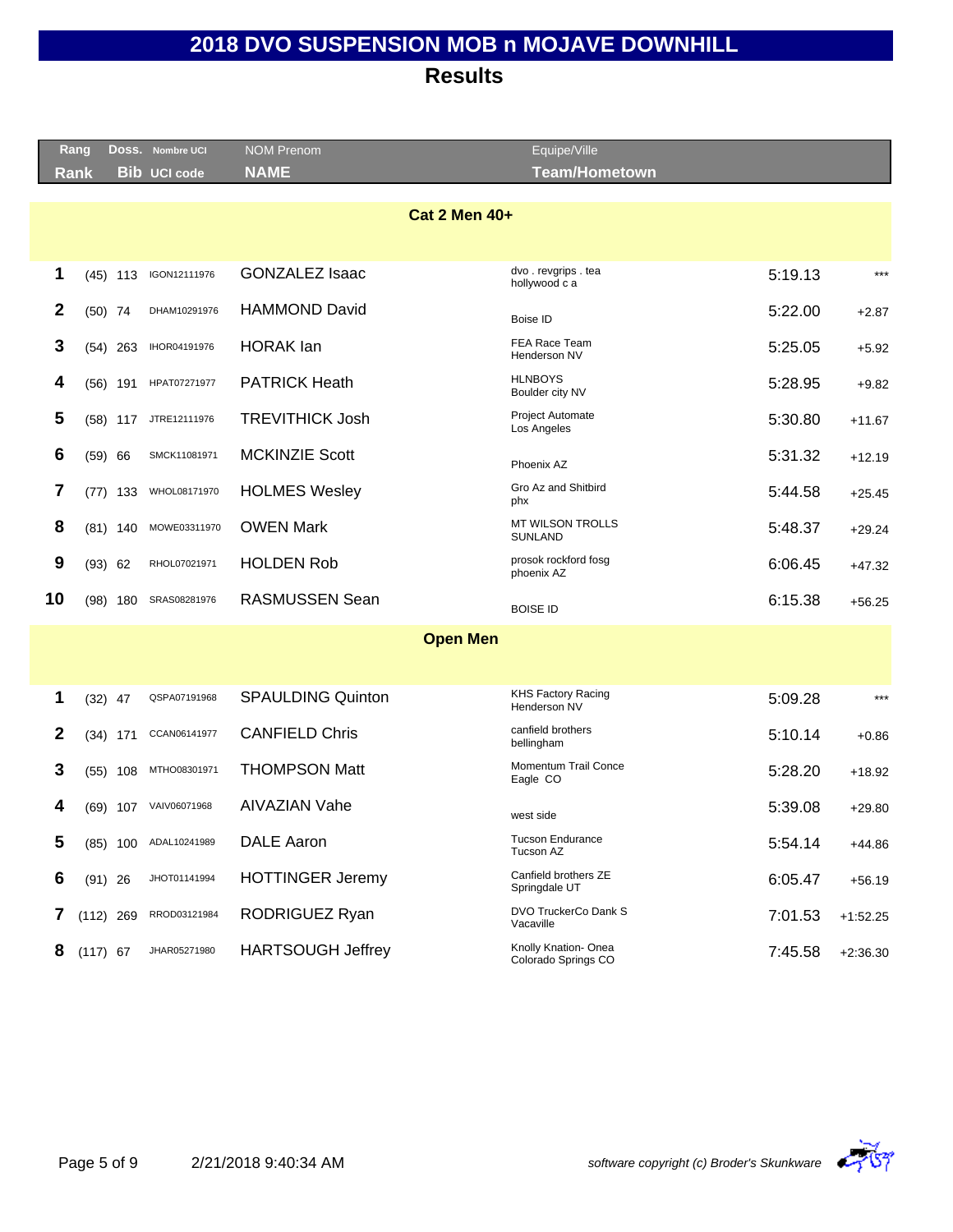|              | Rang                   |            | Doss. Nombre UCI    | <b>NOM Prenom</b>      | Equipe/Ville                                 |          |             |  |  |  |  |
|--------------|------------------------|------------|---------------------|------------------------|----------------------------------------------|----------|-------------|--|--|--|--|
|              | <b>Rank</b>            |            | <b>Bib UCI code</b> | <b>NAME</b>            | <b>Team/Hometown</b>                         |          |             |  |  |  |  |
|              |                        |            |                     |                        |                                              |          |             |  |  |  |  |
|              |                        |            |                     | <b>Cat 1 Men 19-29</b> |                                              |          |             |  |  |  |  |
|              |                        |            |                     |                        |                                              |          |             |  |  |  |  |
|              |                        |            |                     |                        | Gordys Bike Shop                             |          |             |  |  |  |  |
| 1            | $(41)$ 56              |            | RORR09221989        | ORR Ri                 | glendale AZ                                  | 5:16.94  | $***$       |  |  |  |  |
| $\mathbf{2}$ |                        | $(66)$ 116 | THAR05221995        | <b>HART Tanner</b>     | highland ut                                  | 5:34.13  | $+17.19$    |  |  |  |  |
| 3            | $(67)$ 70              |            | CHAR12311997        | <b>HARRIS Chase</b>    | Vittoria tires Santa<br>Pleasant View UT     | 5:34.20  | $+17.26$    |  |  |  |  |
| 4            |                        | $(74)$ 110 | BJEN08211999        | <b>JENSEN Brody</b>    | kore north deity Mag<br>Meridian ID          | 5:42.74  | $+25.80$    |  |  |  |  |
| 5            |                        | $(90)$ 185 | PHUR01271989        | <b>HURLEY Pat</b>      | Salt lake city UT                            | 6:04.50  | $+47.56$    |  |  |  |  |
| 6            | $(127)$ 25             |            | DBAR07221999        | <b>BARRON Drake</b>    | Monster Army/100%<br>La Crescenta CA         | 28:34.69 | $+23:17.75$ |  |  |  |  |
|              | <b>Cat 1 Men 30-39</b> |            |                     |                        |                                              |          |             |  |  |  |  |
|              |                        |            |                     |                        |                                              |          |             |  |  |  |  |
|              |                        |            |                     |                        |                                              |          |             |  |  |  |  |
| 1            |                        | $(30)$ 176 | ESMI06201985        | <b>SMITH Eric</b>      | all mtn cyclery<br>henderson NV              | 5:07.33  | $***$       |  |  |  |  |
| 2            |                        | $(43)$ 121 | KBLO05201981        | <b>BLOSS Kenny</b>     | LakeCounty                                   | 5:18.58  | $+11.25$    |  |  |  |  |
| 3            | $(T60)$ 57             |            | JFAR07221984        | FARNSWORTH Jason       | Trucker co / rev gri<br>Reseda CA            | 5:31.96  | $+24.63$    |  |  |  |  |
| 4            | $(71)$ 23              |            | DLAN08291985        | <b>LANDRUM Darrick</b> | Truckerco posse<br>Anchorage AK              | 5:40.56  | $+33.23$    |  |  |  |  |
| 5            | $(72)$ 38              |            | TMAR06251987        | <b>MARTIN Tom</b>      | Deity / Canfield / R<br>Fort Collins CO      | 5:41.57  | $+34.24$    |  |  |  |  |
| 6            |                        | $(76)$ 257 | DOLS12061980        | <b>OLSON Darmond</b>   | <b>BLISWORKS BIKES</b><br><b>SUISUN CITY</b> | 5:43.91  | $+36.58$    |  |  |  |  |
| 7            |                        | $(80)$ 123 | BABL12121988        | <b>ABLES Brad</b>      | trucker co menifee<br>menifee                | 5:47.93  | $+40.60$    |  |  |  |  |
| 8            |                        | $(86)$ 131 | MCLA02121979        | <b>CLARK Michael</b>   | bohemian cycling tea<br>springdale           | 5:56.30  | $+48.97$    |  |  |  |  |
| 9            | $(102)$ 114            |            | BGUN09041979        | <b>GUNNERSON Beau</b>  | Go-Ride<br>logan                             | 6:20.28  | $+1:12.95$  |  |  |  |  |
|              |                        |            |                     |                        |                                              |          |             |  |  |  |  |

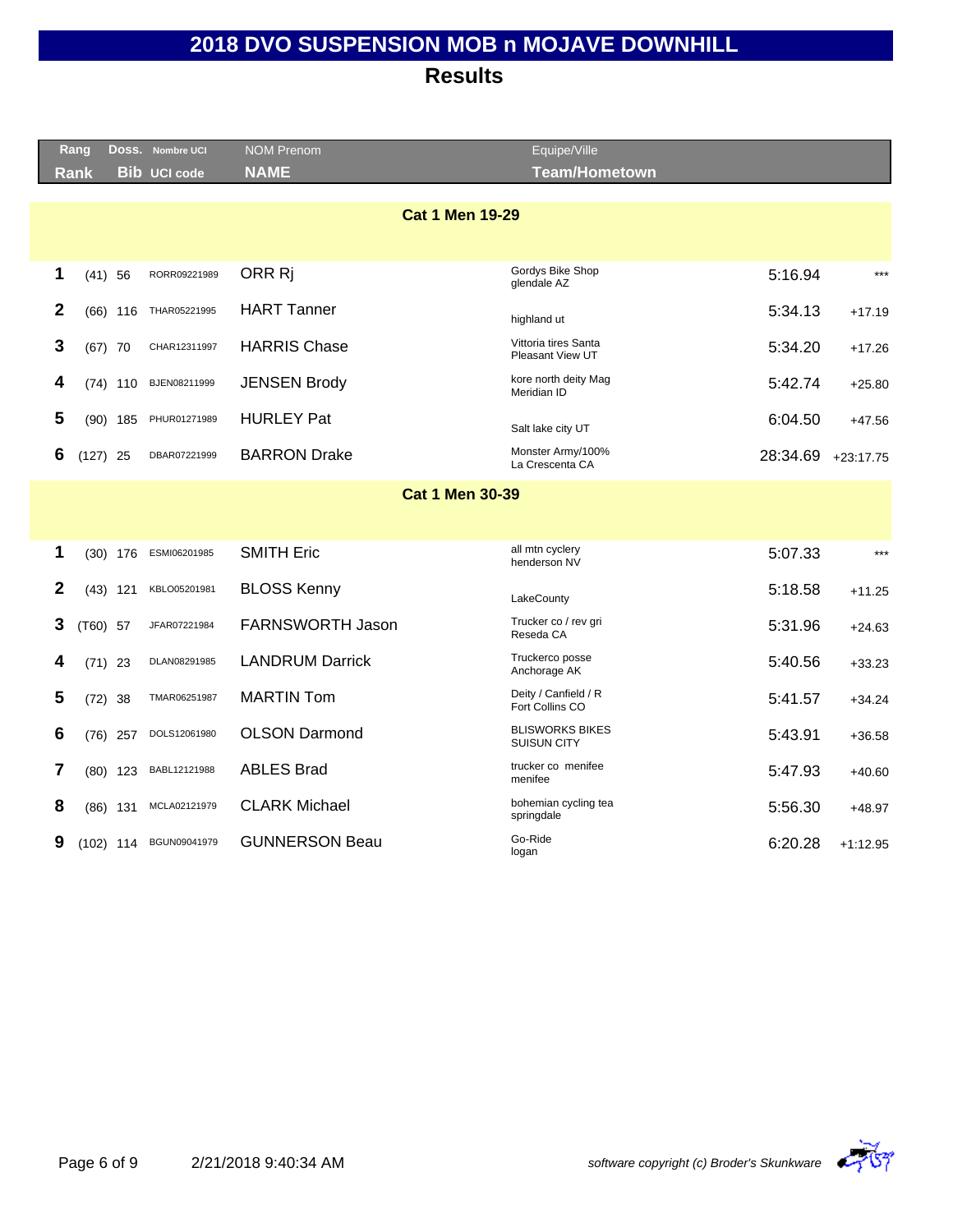|                  | Rang        |            | DOSS. Nombre UCI     | <b>NOM Prenom</b>     | Equipe/Ville                                |          |            |
|------------------|-------------|------------|----------------------|-----------------------|---------------------------------------------|----------|------------|
|                  | <b>Rank</b> |            | <b>Bib UCI code</b>  | <b>NAME</b>           | <b>Team/Hometown</b>                        |          |            |
|                  |             |            |                      |                       |                                             |          |            |
|                  |             |            |                      |                       | <b>Cat 1 Men 40-49</b>                      |          |            |
|                  |             |            |                      |                       |                                             |          |            |
| 1                | $(47)$ 55   |            | AMCE12241974         | <b>MCELYEA Alex</b>   | Scottsdale AZ                               | 5:20.07  | $***$      |
| $\boldsymbol{2}$ |             | $(63)$ 118 | BPAR04081977         | <b>PARKER Brian</b>   | knolly/truckerco/myn<br>Newbury Park        | 5:33.16  | $+13.09$   |
| 3                |             | $(68)$ 187 | BBEN10071973         | <b>BENDA Bill</b>     | All Mountain Cyclery<br>Henderson NV        | 5:35.10  | $+15.03$   |
| 4                |             | $(70)$ 177 | QWIN02231973         | <b>WINTER Quinn</b>   | Knolly/DVO/Deity/Max<br>Henderson NV        | 5:39.43  | $+19.36$   |
| 5                |             | $(83)$ 183 | ACAR02041978         | <b>CARTER Aaron</b>   | Las Vegas NV                                | 5:52.59  | $+32.52$   |
|                  |             |            |                      |                       | <b>Cat 1 Women 15-29</b>                    |          |            |
|                  |             |            |                      |                       |                                             |          |            |
|                  |             |            |                      |                       |                                             |          |            |
| 1                | (113) 52    |            | MMER08152002         | <b>MERTEN Mckenna</b> | Cissters Racing/Comm<br>Jamul CA            | 7:03.44  | $***$      |
| 2                | $(120)$ 106 |            | AFIT04262000         | <b>FITE Alexis</b>    | Deity SPY rynopowe<br>south lake tahoe      | 7:58.71  | $+55.27$   |
|                  |             |            |                      |                       | <b>Cat 1 Men 15-16</b>                      |          |            |
|                  |             |            |                      |                       |                                             |          |            |
|                  |             |            |                      |                       | Commencal JR Cartel/                        |          |            |
| 1                |             | $(5)$ 37   | DSIL12302002         | <b>SILVA Dante</b>    | Chula Vista CA                              | 4:43.97  | $***$      |
| $\mathbf{2}$     |             | $(8)$ 32   | ADOO06132002         | <b>DOOLEY Austin</b>  | Fox Suspension/Maxxi<br>Yucaipa CA          | 4:47.91  | $+3.94$    |
| 3                | $(27)$ 15   |            | TERV01112002         | <b>ERVIN Tyler</b>    | Santa Cruz/AlpineRid<br>Alpine CA           | 5:05.29  | $+21.32$   |
| 4                |             | $(46)$ 122 | KPAN09092003         | PANKOW Kaden          | Chainlinebikes<br>San Diego Ca              | 5:19.38  | $+35.41$   |
|                  |             |            |                      |                       | <b>Cat 1 Men 17-18</b>                      |          |            |
|                  |             |            |                      |                       |                                             |          |            |
|                  |             |            |                      |                       |                                             |          |            |
| 1                |             |            | (2) 104 CSUE01222001 | <b>SUETOS Cole</b>    | <b>INCYCLE RACE TEAM</b><br><b>TEMECULA</b> | 4:35.81  | $***$      |
| $\mathbf{2}$     | $(T60)$ 39  |            | LSPE08112000         | <b>SPENCER Lane</b>   | KHS/TRP/MAXXIS<br>Henderson NV              | 5:31.96  | $+56.15$   |
| 3                | $(126)$ 63  |            | MSHE02282000         | SHEPHERD Max          | LakeTown Gravity<br>West Jordan UT          | 11:55.33 | $+7:19.52$ |

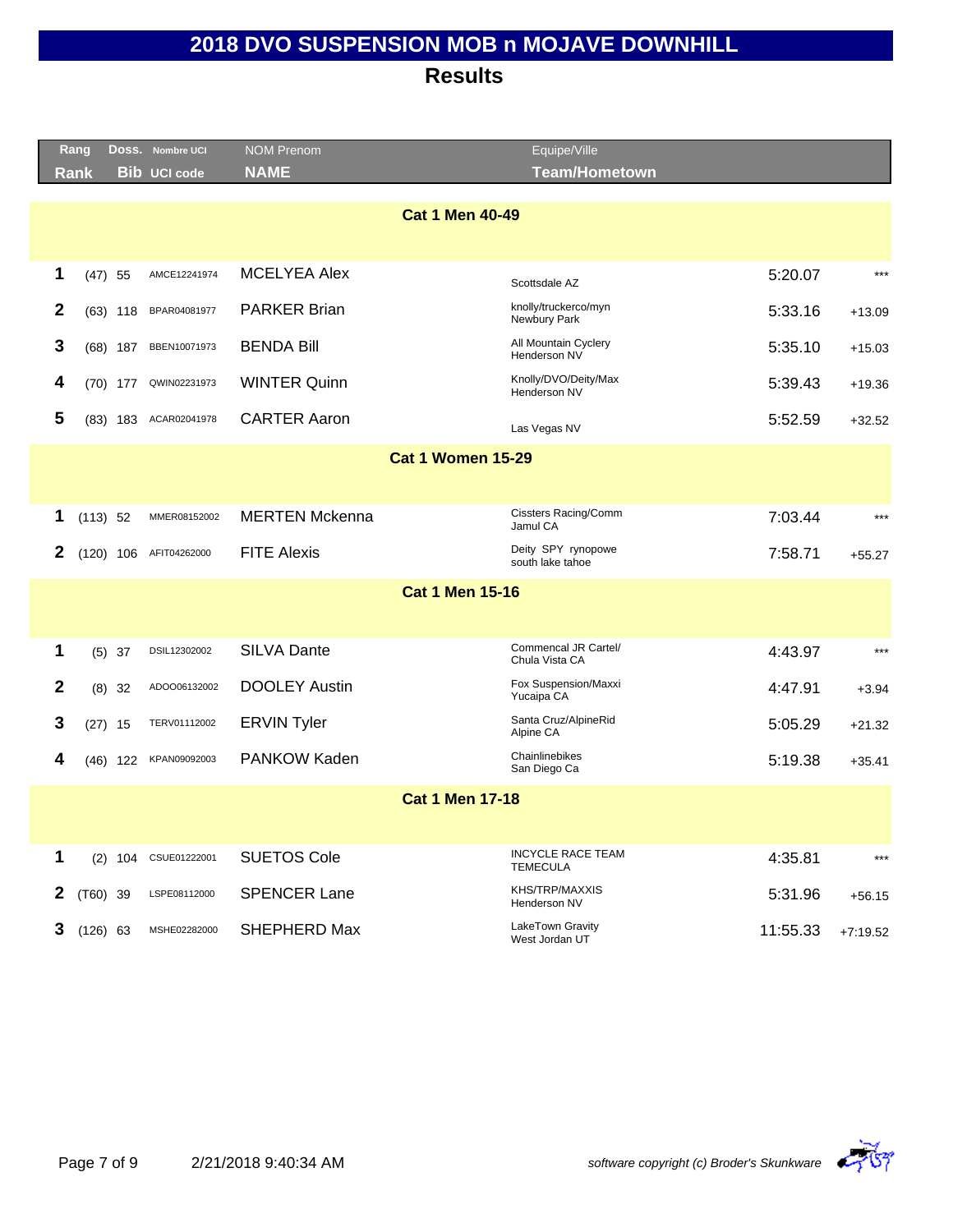| <b>Rang</b> | Doss.       | <b>Nombre UCI</b>   | <b>NOM Prenom</b>       | Equipe/Ville                          |         |            |
|-------------|-------------|---------------------|-------------------------|---------------------------------------|---------|------------|
| Rank        |             | <b>Bib UCI code</b> | <b>NAME</b>             | <b>Team/Hometown</b>                  |         |            |
|             |             |                     |                         |                                       |         |            |
|             |             |                     | <b>Pro Women</b>        |                                       |         |            |
|             |             |                     |                         |                                       |         |            |
| 1<br>(79)   | 73          | VWID03081993        | WIDMANN Veronika        | FS Funn<br>Jamul CA                   | 5:45.91 | $***$      |
| 2<br>(89)   | 194         | CKIM01111991        | <b>KIMBALL Chelsea</b>  | TruckerCo/ Wulfpak R<br>Golden CO     | 6:00.78 | $+14.87$   |
| 3           | $(108)$ 2   | SKIN10061999        | KINGSHILL Samantha      | Dvo suspension colle<br>Sacramento CA | 6:43.18 | $+57.27$   |
| 4           | $(110)$ 192 | NSCH12031980        | <b>SCHANILEC Nicole</b> | Go ride<br><b>Forest River ND</b>     | 6:49.52 | $+1:03.61$ |
| 5           | $(114)$ 41  | AWEN02271981        | <b>WENTZ Amanda</b>     | Transition/Fox/FiveT<br>Reno NV       | 7:05.17 | $+1:19.26$ |
| 6           | (115) 68    | RMOL09101980        | <b>MOLSEE Rachel</b>    | Over The Edge- Hurri<br>Hurricane UT  | 7:17.31 | $+1:31.40$ |
| 7           | $(116)$ 4   | LWIN10101994        | <b>WINGER Lecksi</b>    | North Las Vegas                       | 7:22.48 | $+1:36.57$ |
| 8           | (118) 80    | CGIO07031972        | <b>GACAD Emily</b>      | Incycle Race Team<br>Morro Bay CA     | 7:46.66 | $+2:00.75$ |